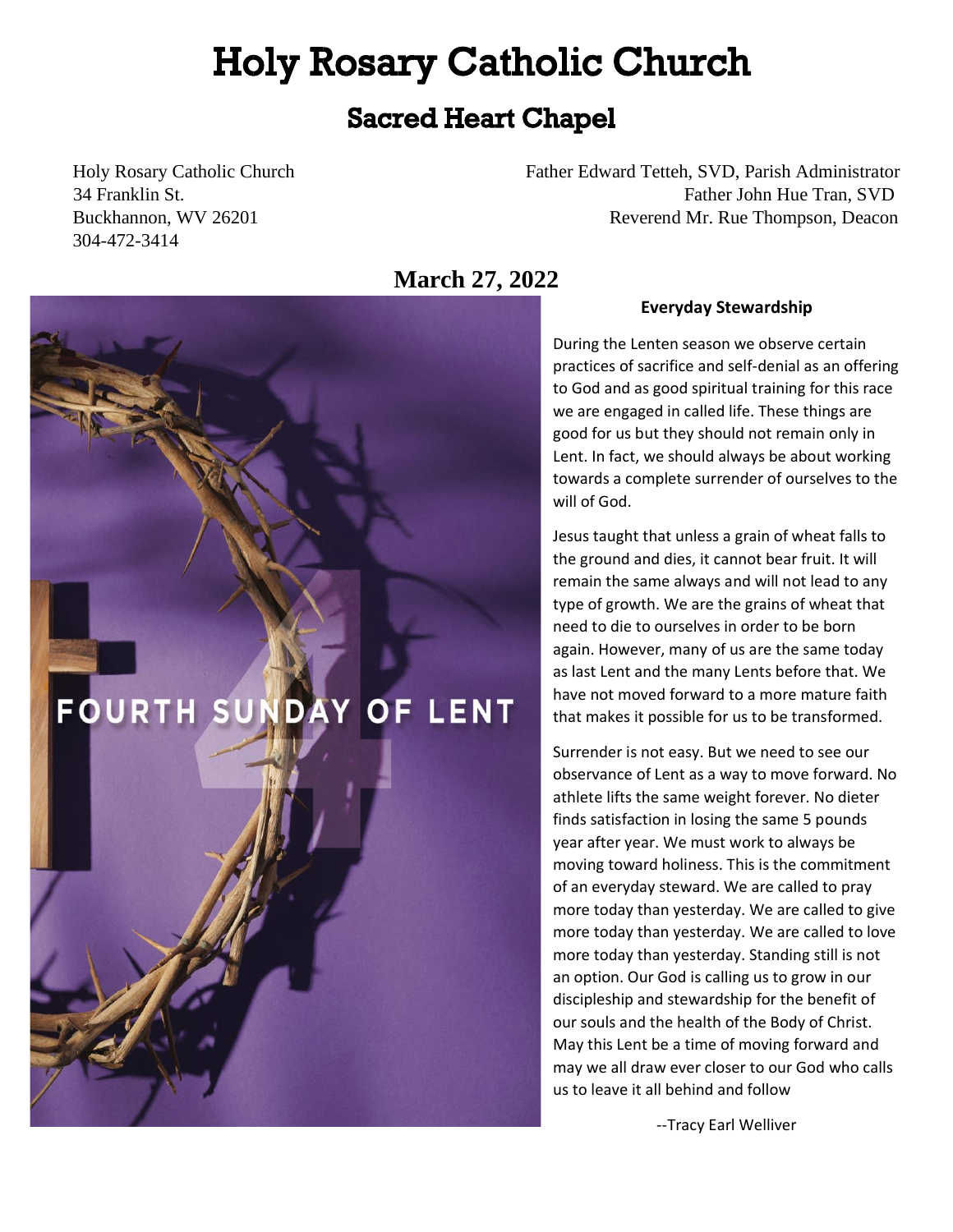#### **Penance Service at St. Brendan**

A communal Penance service will take place on Monday, March 28 at St. Brendan's Parish in Elkins. This service will offer private confessions with three priests available. Of course, you are welcome to call the Holy Rosary rectory to schedule a confession at any time.

#### St. Brendan Parish - Mon. March 28 @ 6 pm

#### **Friday Mass and Stations of the Cross**

Please note that during Lent, ALL MASSES on Fridays will begin at 6:30 p.m. in the church. Stations of the Cross will immediately follow the Mass at 7 p.m.

#### **Thanks, Knights**

We extend a special thank you to the Knights of Columbus at this time. They provided us with the beautiful icon of St. Joseph, which has graced our side altar for a few weeks in honor of the year of St. Joseph. The painting has been traveling around West Virginia and will be moved to St. Patrick's Church in Weston next. Thanks, Knights, and St. Joseph, pray for us!

#### **Our Sympathies**

Our sympathies are extended to the family of Anna Stalnaker, our friend and long-time parishioner who died on March 14. Anna's Mass of Resurrection was held Saturday at St. Patrick's Church in Coalton, the same church where she and her husband Bill were married. May her soul, and all the souls of the faithful departed, rest in peace.

#### **Our Boxes are Empty**

There is still time to donate to our Lenten parish projects for Crosslines. Let's fill our boxes at the entrance to the church for our neighbors in need. **Almsgiving:** We are encouraged during Lent to consider almsgiving along with our prayer and fasting. This year, we have two specific causes we would like to focus on for Lenten giving, and we will have special baskets for each one during Lent:

#### **Easter Basket Items for Parish House:**

We will focus on collecting instant mashed potatoes or boxed scalloped potatoes, canned veggies (any kind is fine) and boxed brownie mix. Please have your

### Group Discussion on Forgiveness



#### Forgiveness is very important for our welling being, but it is not easy to let go.

During our parish group discussion on Forgiveness, we'll use a program written by Fr. Frank Desidero, C.S.P. entitled "Letting Go: The Five Steps to Forgiveness." In this 12-lecture program, Fr. Desiderio teaches 5 steps of forgiveness that is based on Judeo-Christian Spirituality.

We'll start Friday, April 8, at 10:30am in Marist Hall. Fr. John & Ed will be your facilitators.

donations in by April 3. **Diaper Bank:** Let's replenish our Diaper Bank with 3 specific items this Lent. We are in need of baby wipes, diapers in size 5 and 6, and Pull-Ups. Thanks for helping the little ones!

#### **Water Heater Available**

We have a one-year-old gas water heater available at the rectory. If any of our parishioners could use this, please contact Father Ed to arrange for pick-up

Our Diaper Bank is Back!

Thank you for supporting our Holy Rosary Diaper

Bank! We distribute diapers once per week at the Parish House with the help of our faithful volunteers from Holy Rosary. At the present time, we need baby wipes, diapers in sizes 5 and 6, and PullUps. You may drop your donations off in Marist Hall. Diapers will be distributed from Crosslines on Thursdays from 9:30 a.m. until noon. Thanks for helping with this important ministry!

#### **Attention High School Seniors**

The Elkins Council 603 of the Knights of Columbus is pleased to announce the 2022 Father Mark T. Gallipeau High School scholarship. The Elkins Council 603 is offering one (1) scholarship to an active catholic High School senior. Applications are open to all active members of the Holy Rosary, Saint Patrick's of Coalton, or Saint Brendan's parish. One (1) \$2000.00 scholarship will be awarded (divided into 4 \$500.00 payments over four years as long as the student is enrolled in a full time program). The Father Mark T. Gallipeau Memorial Scholarship is intended to recognize a catholic student High School senior who has demonstrated commitment to their school, church, community and exhibited academic achievement. The available scholarship is as follows:

•\$2000.00 for the **Scholarship** is open to all active members of the Holy Rosary, Saint Patrick's of Coalton, or Saint Brendan's parish that are seniors in High School, with preference given to the children and grandchildren of members of Council 603 **Exclusively for incoming freshmen who will be enrolled full-time in an accredited four year, two year, or technical program in the United States. Applications can be downloaded at: http://stbrendanwv.weebly.com/ DEADLINE: April 22, 2022**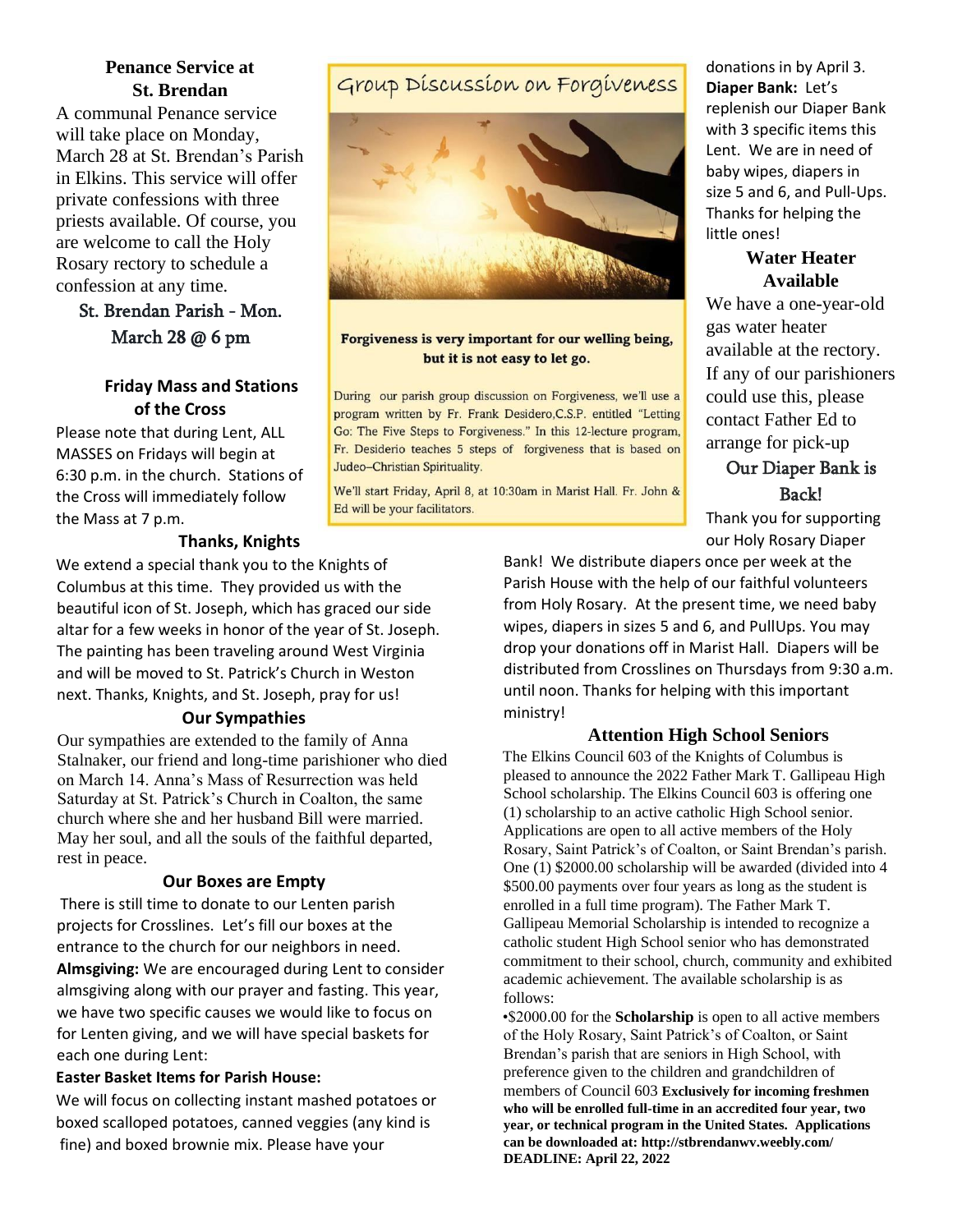#### **Last Week's Collection**

Envelopes: \$1,801 Loose: \$139 Ukraine: \$270 Attendance 3/19- 38 3/20 - 69



**Hearing Assistance Devices** At this time we are still "tweaking" the sound on these

devices. Please be patient with us. **Celebrate With your Parish Family!** 

MARCH RIGHT UP WITH YOUR CELEBRATIONS!

Cheryl Moore – Mar. 20 Aliyah Albright – Mar. 21 Jason Albright - Mar. 21 Krista Lewellyn - Mar. 24 Mark Cerullo – Mar. 28 Mike Derico – Mar. 28 Jerry Jones - Mar. 28



Mary and Ralph Smith will celebrate their 52nd wedding anniversary on March 27. Congratulations and best wishes to you both!

#### **Please remember in your prayers:**

Rue Thompson, Butch Cain, Jalen Welcome, Tori Odom, Dolores Reynoso, Nina Stump, Kate Deasy, Linus Deasy, Rosemary Austin, Phil Halligan, Pat Dagneault, David Daignault, Randy Trent, Macyah Riley, Ellie McCarthy, Dee Boring, Duane Lohr, Christine Bengle, Frances Becke, Daphne Johnston, Josephine Baxa, Tony Derico, Gladys Tetteh, Linda Coyner.

#### **Please pray for men and women in the military. Please pray for those who have died.**

#### Please pray for our Homebound: Mary Stump,

Ron Frye, Rocenia Asbury, John Sneberger, Lorraine McLean, James McCartney, Nancy Beverlin, Shirley Linger, William McLean, Anna Powell, Barbara Elmore, Helena Bessinger, Virginia Cerullo, Alan and Jimmie Jo Simmon, Barbara Hillberry, Donnie Cox.



| Saturday, Mar. 267 pmPeople of the Parish               |                        |  |  |  |
|---------------------------------------------------------|------------------------|--|--|--|
| Sunday, Mar. 279 amFr. Edward Tetteh, SVD               |                        |  |  |  |
|                                                         |                        |  |  |  |
|                                                         |                        |  |  |  |
| Tuesday, Mar. 297:30 am Freda Cawthon                   |                        |  |  |  |
|                                                         | Edna Conolley          |  |  |  |
|                                                         |                        |  |  |  |
| 6 p.m. Holy Hour on Wednesday, Mar. 30: we pray for our |                        |  |  |  |
| Holy Rosary youth and the youth around the world.       |                        |  |  |  |
|                                                         |                        |  |  |  |
| Friday, April 16:30 pmBill Stankus+                     |                        |  |  |  |
| Saturday, April 27 pmPeople of the Parish               |                        |  |  |  |
|                                                         |                        |  |  |  |
|                                                         | **noonRichard Nickler+ |  |  |  |
|                                                         |                        |  |  |  |
| *Mass is held at WV Wesleyan Meditation Chapel          |                        |  |  |  |

\*\*Mass is held at Sacred Heart Chapel in Pickens

#### **WE NEED VOLUNTEERS**

\*We need someone to draft a schedule for our servers. This is usually done every three months. \*We need 12 people who are willing to have their feet washed at our service on Holy Thursday, April 14. This can be men, women, children, families, etc. \*We need servers to help at our holy week liturgies. Please volunteer to Diane Poach ASAP. Thanks!

#### **Coming Up**

**Palm Sunday – April 10 Holy Thursday – April 14 Good Friday – April 15 Easter Vigil – April 16 Easter Sunday – April 17 First Communion – May 8**

# Blessed Carlo Acutis Youth Adventure Camp

We are a Catholic youth adventure camp that ministers to youth through rock climbing, equestrian activities, archery, Adoration, overnight backpacking, outdoor Mass and more! Register your camper at *CampCarlowv.org* by **June 1st** to receive our early bird rate of \$275.

**June 26th – July 2nd,** A "catch all week" from 3rd grade through 12th grade. **July 3rd – July 9th,** Rising 6th graders to 8th graders. **July 10th – July 16th,** Rising freshmen to seniors in high school.

**July 17th – July 23rd,** A "catch all week" from 3rd grade through 12th grade.

**July 24th – July 30th,** "A Camp Carlo Summer Vacation" free program for 7-12 year olds who receive support from the government or Catholic Charities.

Contact Assistant Director, Sadie Shields, for more information: sshields@dwc.org or 1 (304) 476-9015